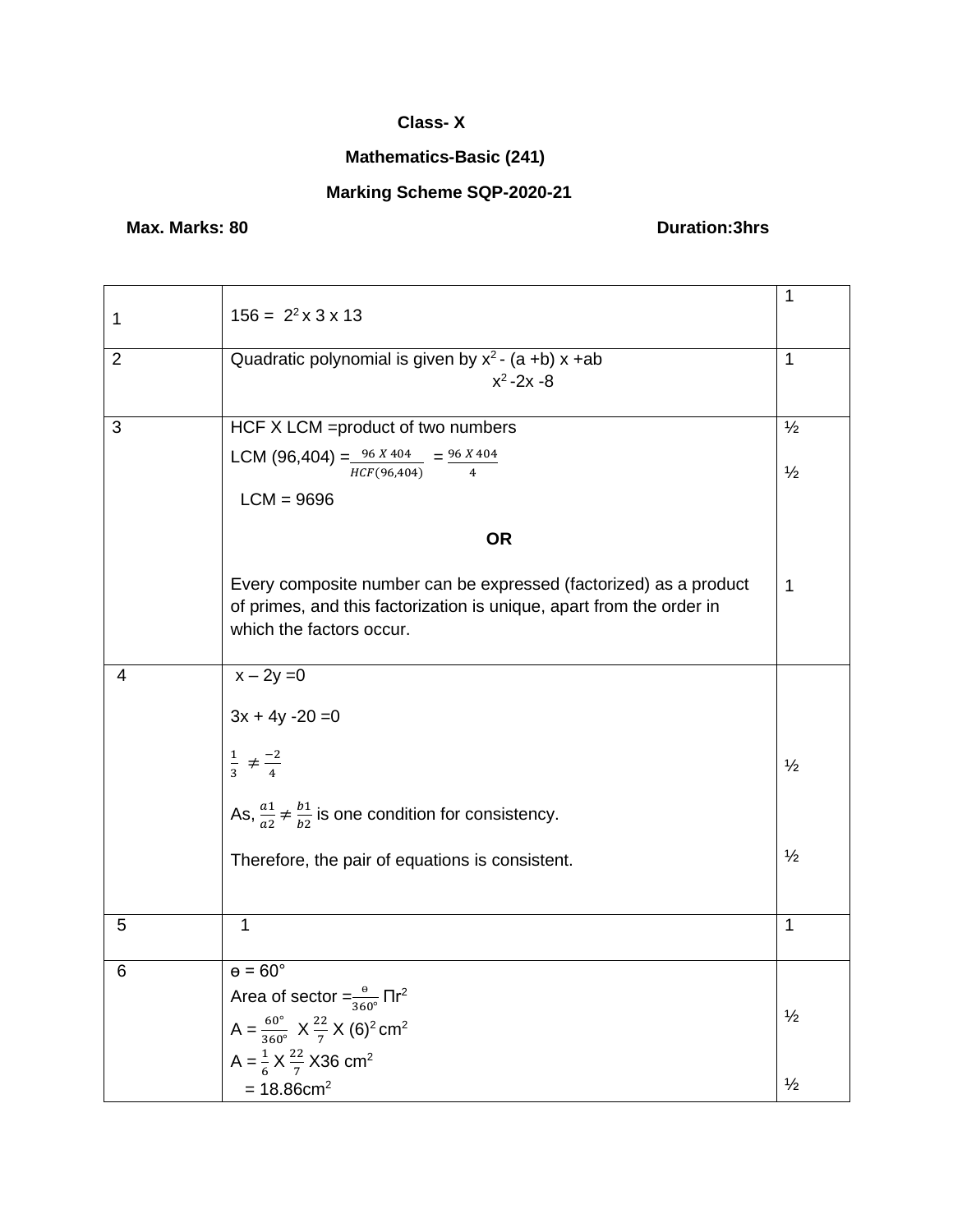|   | <b>OR</b>                                                                                                                                                                                |               |
|---|------------------------------------------------------------------------------------------------------------------------------------------------------------------------------------------|---------------|
|   | Another method-                                                                                                                                                                          |               |
|   | Horse can graze in the field which is a circle of radius 28 cm.<br>So, required perimeter = $2\pi r = 2 \cdot \pi (28)$ cm                                                               | $\frac{1}{2}$ |
|   | =2 x $\frac{22}{7}$ X (28)cm<br>$= 176$ cm                                                                                                                                               | $\frac{1}{2}$ |
|   |                                                                                                                                                                                          |               |
| 7 | By converse of Thale's theorem DE II BC<br>$\Box$ ADE = $\Box$ ABC = 70°<br>Given $\mathsf{\sqcup}$ BAC = 50°                                                                            | $\frac{1}{2}$ |
|   | $\Box$ ABC + $\Box$ BAC + $\Box$ BCA = 180° (Angle sum prop of triangles)<br>$70^0 + 50^0 + \text{ } \square$ BCA = 180°<br>$\Box$ BCA = 180 $^{\circ}$ - 120 $^{\circ}$ = 60 $^{\circ}$ | $\frac{1}{2}$ |
|   | <b>OR</b>                                                                                                                                                                                |               |
|   | $EC = AC - AE = (7 - 3.5)$ cm = 3.5 cm<br>$rac{AD}{BD} = \frac{2}{3}$ and $rac{AE}{EC} = \frac{3.5}{3.5} = \frac{1}{1}$                                                                  | $\frac{1}{2}$ |
|   | So, $\frac{\overline{AD}}{BD} \neq \frac{\overline{AE}}{EC}$<br>Hence, By converse of Thale's Theorem, DE is not Parallel to BC.                                                         | $\frac{1}{2}$ |
|   |                                                                                                                                                                                          |               |
| 8 | Length of the fence = $\frac{Total cost}{1}$<br>Rate<br>$=\frac{Rs.5280}{Rs\ 24/metre}$ = 220 m                                                                                          | $\frac{1}{2}$ |
|   | So, length of fence = Circumference of the field<br>∴ 220m= 2 $\Pi$ r=2 $X \frac{22}{7}$ x r                                                                                             |               |
|   | So, $r = \frac{220 x 7}{2 x 22}$ m = 35 m                                                                                                                                                | $\frac{1}{2}$ |
| 9 | 3<br>30                                                                                                                                                                                  |               |
|   | 8<br>8 m<br>Sol: tan 30 ° = $\frac{AB}{BC}$                                                                                                                                              | $\frac{1}{2}$ |
|   | $1/\sqrt{3} = \frac{AB}{8}$<br>AB = $8 / \sqrt{3}$ metres                                                                                                                                |               |
|   | Height from where it is broken is $8/\sqrt{3}$ metres                                                                                                                                    | $\frac{1}{2}$ |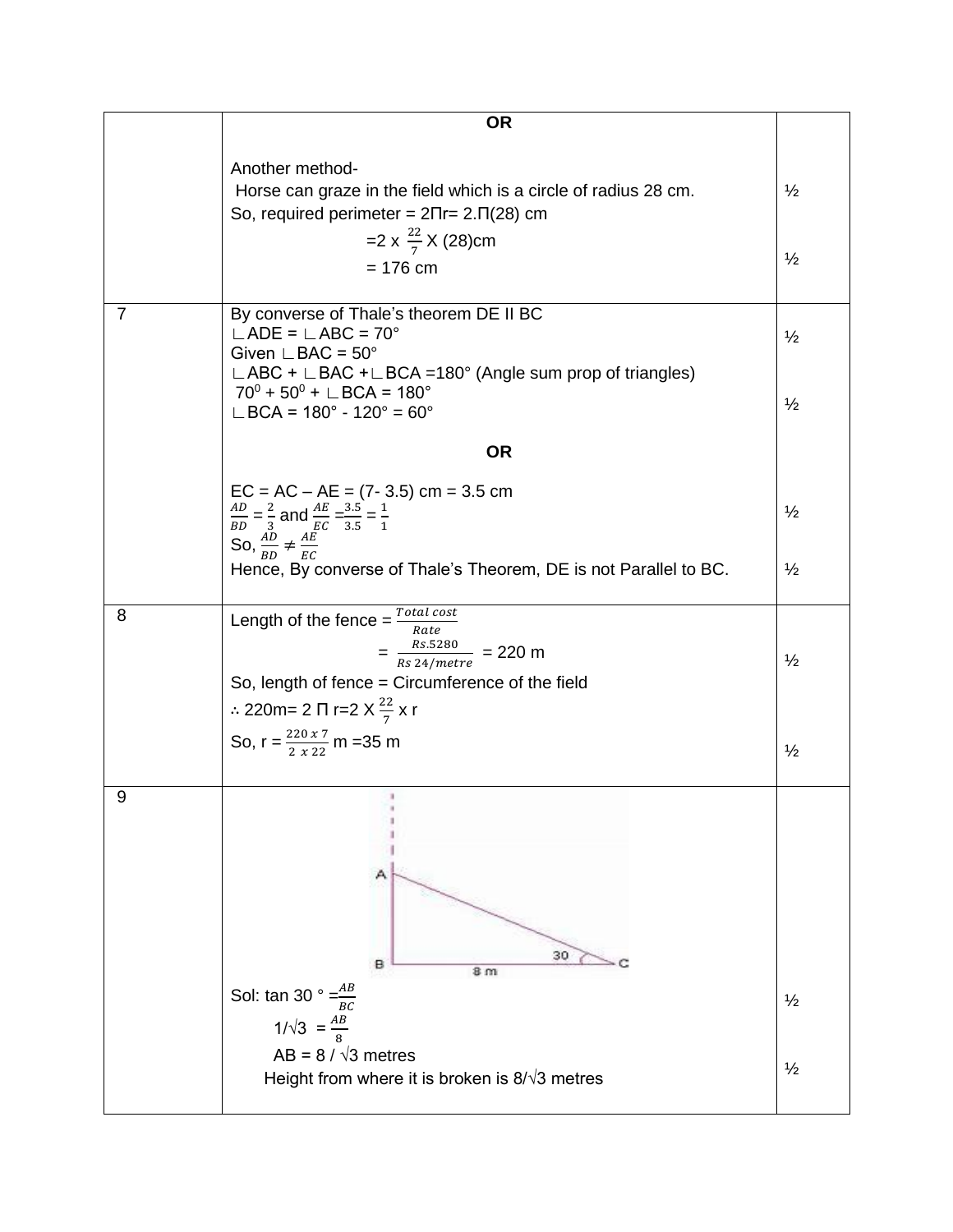| 10 | Perimeter = Area                                                                                                                                     | 1                              |
|----|------------------------------------------------------------------------------------------------------------------------------------------------------|--------------------------------|
|    | $2\Pi r = \Pi r^2$                                                                                                                                   |                                |
|    | $r = 2$ units                                                                                                                                        |                                |
| 11 | $3$ median = mode + 2 mean                                                                                                                           | 1                              |
|    |                                                                                                                                                      |                                |
|    |                                                                                                                                                      |                                |
| 12 | 8                                                                                                                                                    | 1                              |
| 13 | $\frac{a_1}{a_2} \neq \frac{b_1}{b_2}$ is the condition for the given pair of equations to have unique<br>solution.                                  | $\frac{1}{2}$                  |
|    | $rac{4}{2}$ $\neq \frac{p}{2}$                                                                                                                       |                                |
|    | $p \neq 4$                                                                                                                                           | $\frac{1}{2}$                  |
|    | Therefore, for all real values of p except 4, the given pair of equations<br>will have a unique solution.                                            |                                |
|    | <b>OR</b>                                                                                                                                            |                                |
|    | Here, $\frac{a1}{a2} = \frac{2}{4} = \frac{1}{2}$                                                                                                    |                                |
|    | $\frac{b1}{b2} = \frac{3}{6} = \frac{1}{2}$ and $\frac{c1}{c2} = \frac{5}{7}$                                                                        |                                |
|    | $\frac{1}{2} = \frac{1}{2} \neq \frac{5}{7}$                                                                                                         |                                |
|    | $\frac{a_1}{a_2} = \frac{b_1}{b_2} \neq \frac{c_1}{c_2}$ is the condition for which the given system of equations<br>will represent parallel lines.  | $\frac{1}{2}$                  |
|    | So, the given system of linear equations will represent a pair of parallel<br>lines.                                                                 | $\frac{1}{2}$                  |
| 14 | No. of red balls = 3, No. black balls = $5$                                                                                                          | $\frac{1}{2}$                  |
|    | Total number of balls = $5 + 3 = 8$<br>Probability of red balls $=\frac{3}{8}$                                                                       | $\frac{1}{2}$                  |
|    | <b>OR</b>                                                                                                                                            |                                |
|    | Total no of possible outcomes = $6$<br>There are 3 Prime numbers, 2,3,5.<br>So, Probability of getting a prime number is $\frac{3}{6} = \frac{1}{2}$ | $\frac{1}{2}$<br>$\frac{1}{2}$ |
|    |                                                                                                                                                      |                                |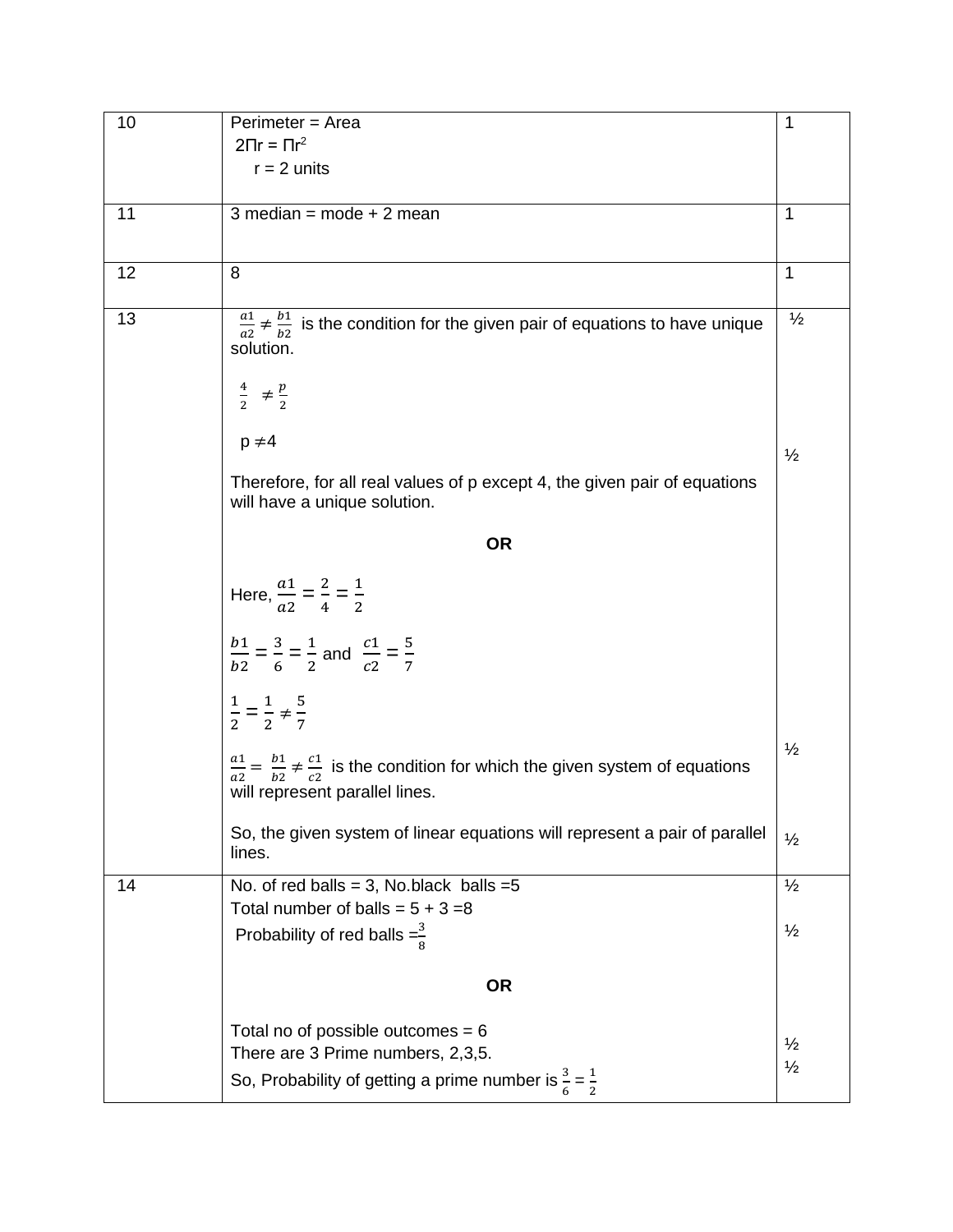| 15    |                                                                                          |               |
|-------|------------------------------------------------------------------------------------------|---------------|
|       | Α                                                                                        |               |
|       | h                                                                                        |               |
|       |                                                                                          | $\frac{1}{2}$ |
|       | B<br>15 <sub>m</sub>                                                                     |               |
|       |                                                                                          |               |
|       |                                                                                          |               |
|       | $\tan 60^{\circ} = \frac{h}{15}$                                                         |               |
|       |                                                                                          |               |
|       | $\sqrt{3} = \frac{h}{15}$                                                                | $\frac{1}{2}$ |
|       | $h = 15\sqrt{3}$ m                                                                       |               |
| 16    | 1                                                                                        | $\mathbf 1$   |
| 17 i) | Ans: $b)$                                                                                | $\mathbf 1$   |
|       | Cloth material required $= 2X S A$ of hemispherical dome                                 |               |
|       | $= 2 \times 2 \Pi r^2$                                                                   |               |
|       | = 2 x 2x $\frac{22}{7}$ x (2.5) <sup>2</sup> m <sup>2</sup>                              |               |
|       | $= 78.57$ m <sup>2</sup>                                                                 |               |
| ii)   | a) Volume of a cylindrical pillar = $\Pi$ r <sup>2</sup> h                               | 1             |
|       |                                                                                          |               |
| iii)  | b) Lateral surface area = $2x 2\pi rh$                                                   | 1             |
|       | = 4 $x_{\frac{22}{7}}^{22}$ x 1.4 x 7 m <sup>2</sup>                                     |               |
|       | $= 123.2$ m <sup>2</sup>                                                                 |               |
| iv)   | d) Volume of hemisphere $=\frac{2}{3} \Pi r^3$                                           | 1             |
|       | $=\frac{2}{3}\frac{22}{7}$ (3.5) <sup>3</sup> m <sup>3</sup>                             |               |
|       | $= 89.83 \text{ m}^3$                                                                    |               |
|       |                                                                                          |               |
| V)    | b)                                                                                       |               |
|       | Sum of the volumes of two hemispheres of radius 1cm each= $2 \times \frac{2}{3} \Pi 1^3$ |               |
|       | Volume of sphere of radius $2cm = \frac{4}{3} \Pi 2^3$                                   | $\frac{1}{2}$ |
|       |                                                                                          |               |
|       |                                                                                          | $\frac{1}{2}$ |
|       | So, required ratio is $\frac{2 \times \frac{2}{3} \Pi 1^3}{\frac{4}{3} \Pi 2^3}$ = 1:8   |               |
|       |                                                                                          |               |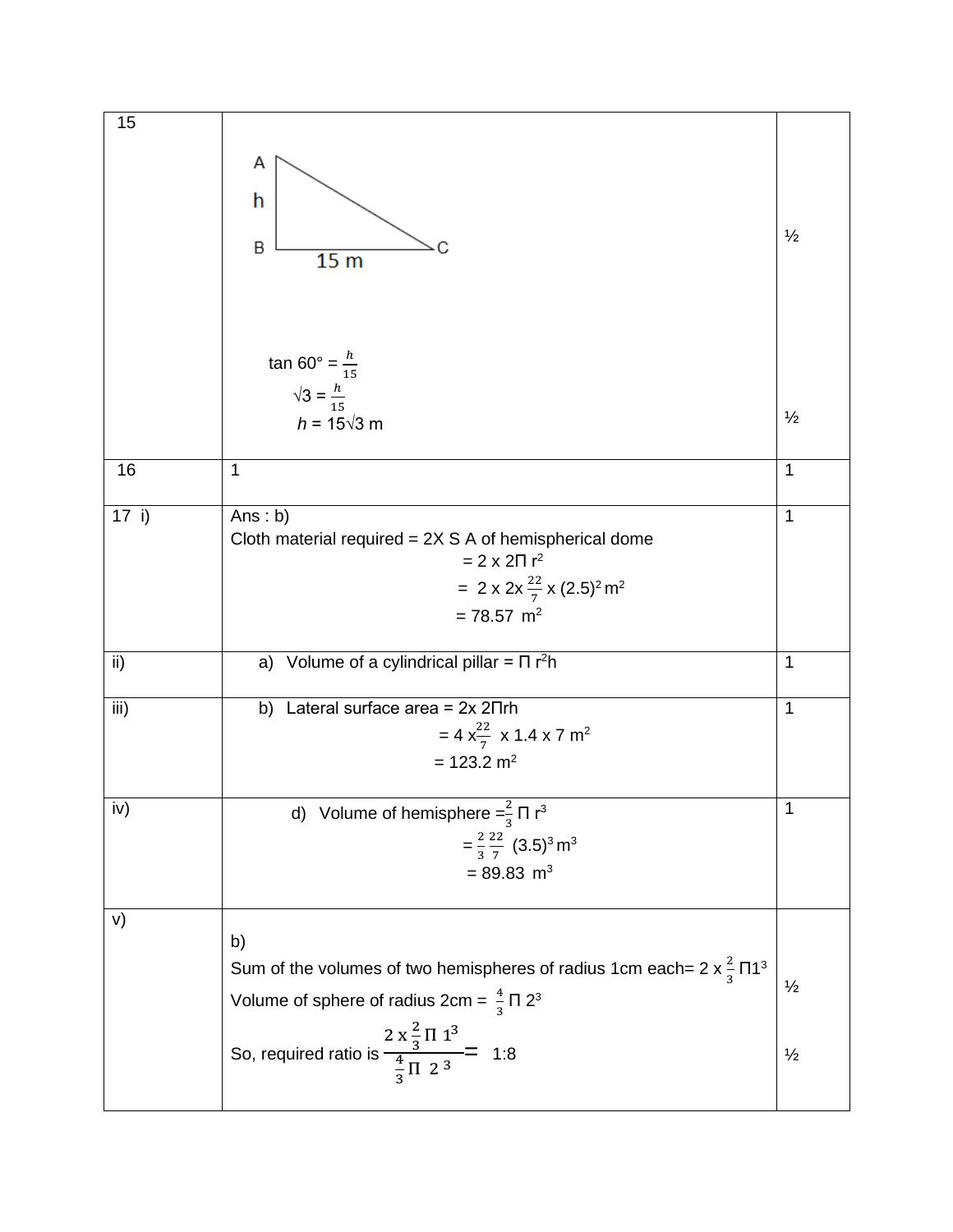| 18 i)            | c) $(0,0)$                                                                                                  | $\mathbf{1}$   |
|------------------|-------------------------------------------------------------------------------------------------------------|----------------|
| $\overline{ii}$  | a) $(4,6)$                                                                                                  | $\mathbf{1}$   |
| iii)             | a) $(6,5)$                                                                                                  | 1              |
| iv)              | a) $(16,0)$                                                                                                 | $\mathbf{1}$   |
| v)               | b) $(-12,6)$                                                                                                | $\mathbf{1}$   |
| 19i)             | $90^\circ$<br>c)                                                                                            | $\overline{1}$ |
| $\mathsf{ii}$    | b) SAS                                                                                                      | $\mathbf{1}$   |
| $\overline{iii}$ | b) $4:9$                                                                                                    | $\overline{1}$ |
| iv)              | d) Converse of Pythagoras theorem                                                                           | $\mathbf{1}$   |
| V)               | a) 48 $cm2$                                                                                                 | $\overline{1}$ |
| 20 i)            | d) parabola                                                                                                 | $\mathbf{1}$   |
| $\overline{ii}$  | a) 2                                                                                                        | $\mathbf{1}$   |
| iii)             | $b) -1, 3$                                                                                                  | $\mathbf{1}$   |
| iv)              | c) $x^2 - 2x - 3$                                                                                           | $\mathbf 1$    |
| V)               | $d$ ) 0                                                                                                     | $\mathbf{1}$   |
| 21               | Let $P(x,y)$ be the required point. Using section formula                                                   |                |
|                  | $\{\frac{m\, 1x2 + m2x1}{m1 + m2}$ , $\frac{m1y2 + m2y1}{m1 + m2}\} = \big( \mathsf{x},\, \mathsf{y} \big)$ | 1              |
|                  | $X = \frac{3(8)+1(4)}{3+1}$ , $Y = \frac{3(5)+1(-3)}{3+1}$<br>$y=3$<br>$x = 7$                              | 1              |
|                  | (7,3) is the required point                                                                                 |                |
|                  |                                                                                                             |                |
|                  |                                                                                                             |                |
|                  |                                                                                                             |                |
|                  |                                                                                                             |                |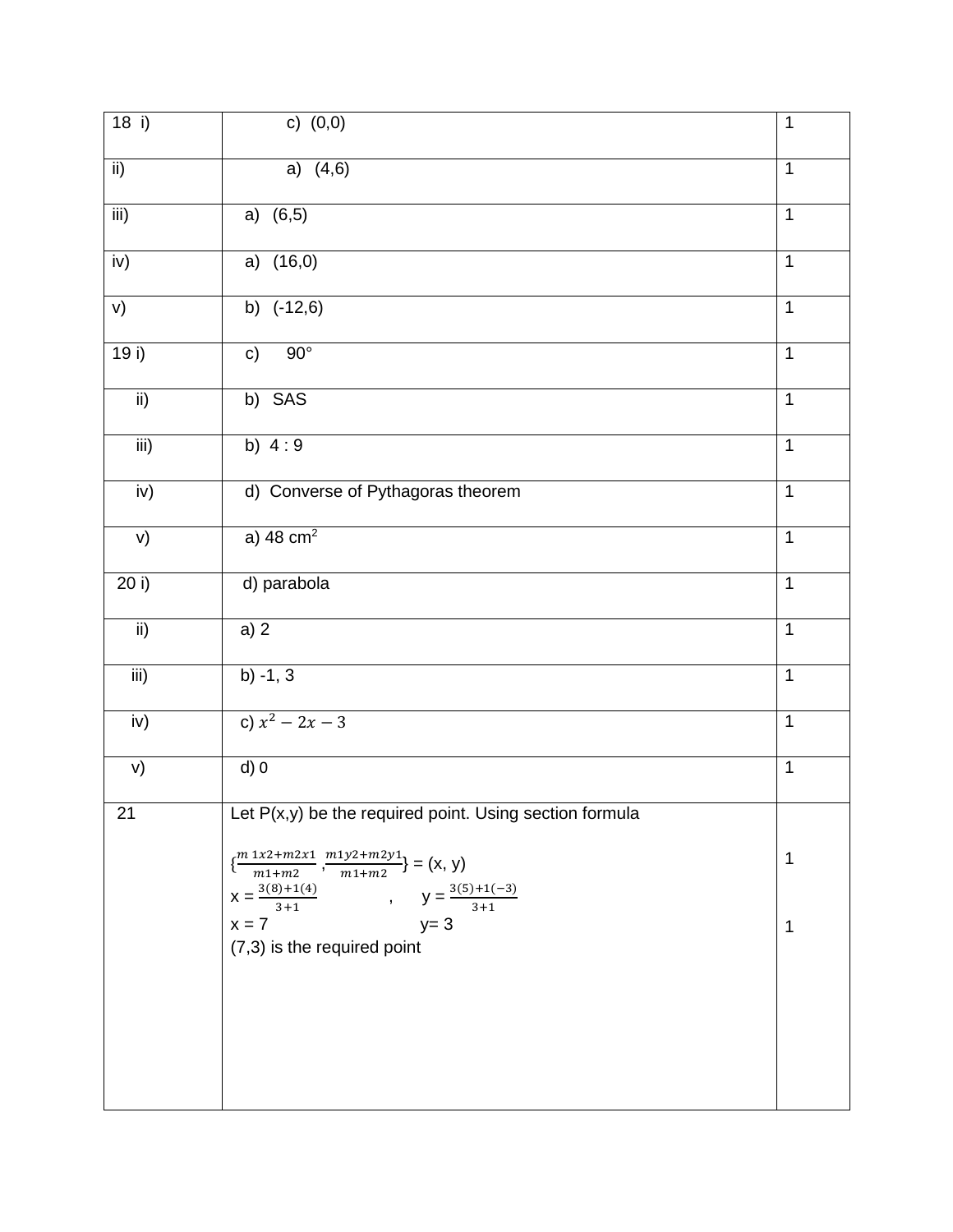|    | <b>OR</b>                                                                                                                                                                                                                                                                                                       |                            |
|----|-----------------------------------------------------------------------------------------------------------------------------------------------------------------------------------------------------------------------------------------------------------------------------------------------------------------|----------------------------|
|    | Let $P(x, y)$ be equidistant from the points $A(7,1)$ and $B(3,5)$<br>Given AP = BP. So, $AP^2 = BP^2$                                                                                                                                                                                                          | 1                          |
|    | $(x-7)^2 + (y-1)^2 = (x-3)^2 + (y-5)^2$<br>$x^2$ -14x+49 +y <sup>2</sup> -2y +1 = $x^2$ -6x +9+y <sup>2</sup> -10y+25<br>$x - y = 2$                                                                                                                                                                            | 1                          |
| 22 | By BPT,                                                                                                                                                                                                                                                                                                         | $\frac{1}{2}$              |
|    |                                                                                                                                                                                                                                                                                                                 | $\frac{1}{2}$              |
|    | By Equating (1) and (2) $\frac{AM}{MB} = \frac{AN}{ND}$                                                                                                                                                                                                                                                         | 1                          |
| 23 | To prove: $AB + CD = AD + BC$ .<br>R<br>С<br>D<br>S<br>P<br>Α<br>Proof: AS = AP ( Length of tangents from an external point to a circle<br>are equal)<br>$BQ = BP$<br>$CQ = CR$<br>$DS = DR$<br>$AS + BQ + CQ + DS = AP + BP + CR + DR$<br>$(AS+DS) + (BQ + CQ) = (AP + BP) + (CR + DR)$<br>$AD + BC = AB + CD$ | $\mathbf 1$<br>$\mathbf 1$ |
| 24 | For the correct construction                                                                                                                                                                                                                                                                                    | $\overline{2}$             |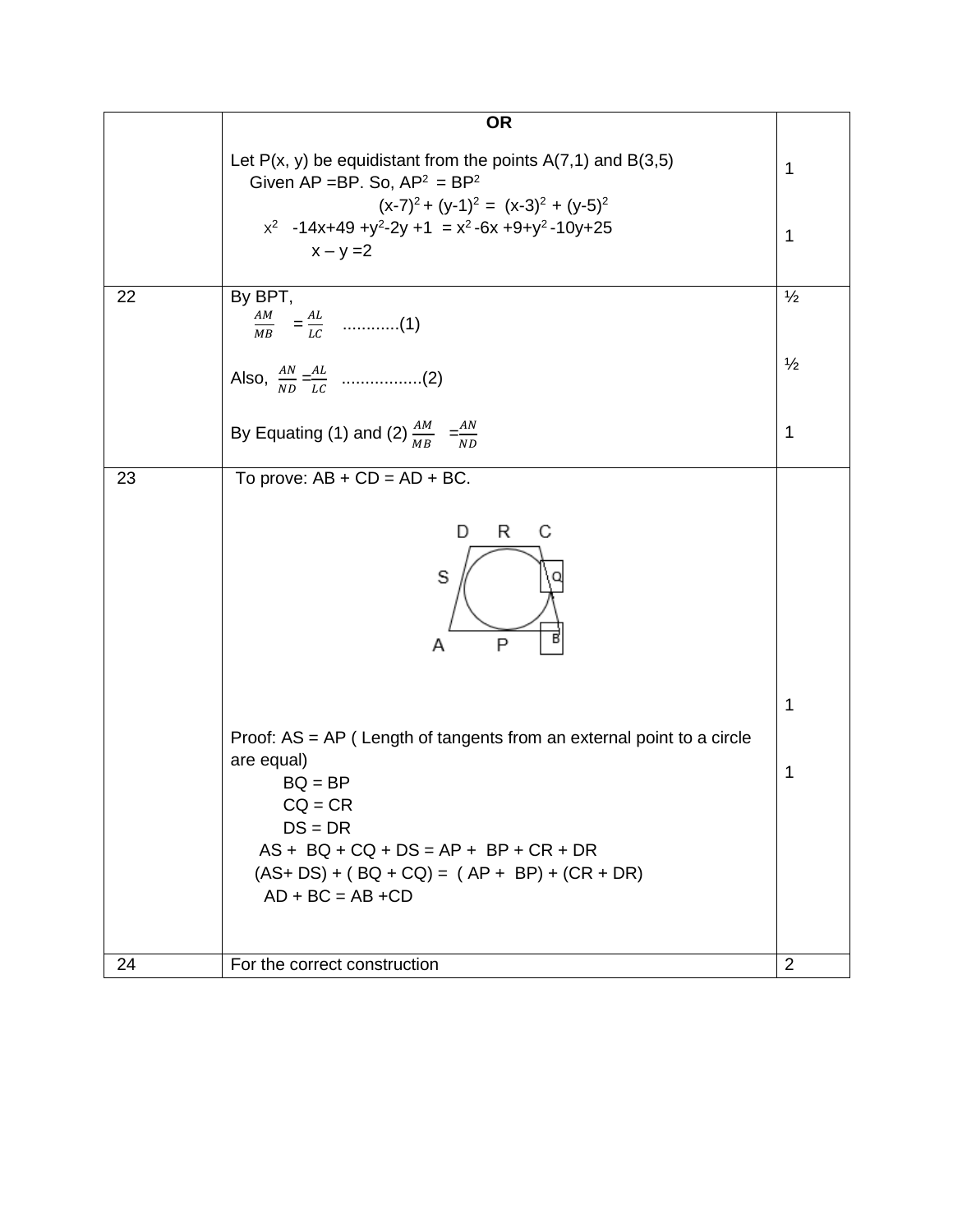| 25 | 15 $cot A = 8$ , find $sin A$ and $sec A$ .<br>Cot $A = 8/15$                    | $\mathbf 1$   |
|----|----------------------------------------------------------------------------------|---------------|
|    | С<br>15x<br>B<br>Α<br>8x                                                         |               |
|    | $\frac{Adj}{Oppo}$<br>$= 8/15$<br>By Pythagoras Theorem                          |               |
|    | $AC2 = AB2 + BC2$<br>AC = $\sqrt{(8x)^2 + (15x)^2}$<br>$AC = 17x$                | $\frac{1}{2}$ |
|    | $Sin A = 15/17$<br>$Cos A = 8/17$                                                | $\frac{1}{2}$ |
|    | <b>OR</b>                                                                        |               |
|    | By Pythagoras Theorem<br>$QR = \sqrt{(13)^2 - (12)^2}$ cm<br>$QR = 5cm$          | $\mathbf{1}$  |
|    | Tan $P = 5/12$<br>Cot R $=5/12$<br>Tan P - Cot R = 5/12 - 5/12<br>$= 0$          | 1             |
| 26 | $9,17,25, \ldots$<br>$S_n = 636$<br>$a = 9$<br>$d = a_2 - a_1$<br>$= 17 - 9 = 8$ | $\frac{1}{2}$ |
|    | $S_n = \frac{n}{2}$ [ 2a + (n-1) d]<br>Sn = $\frac{n}{2}$ [ 2a + (n-1) d]        | $\frac{1}{2}$ |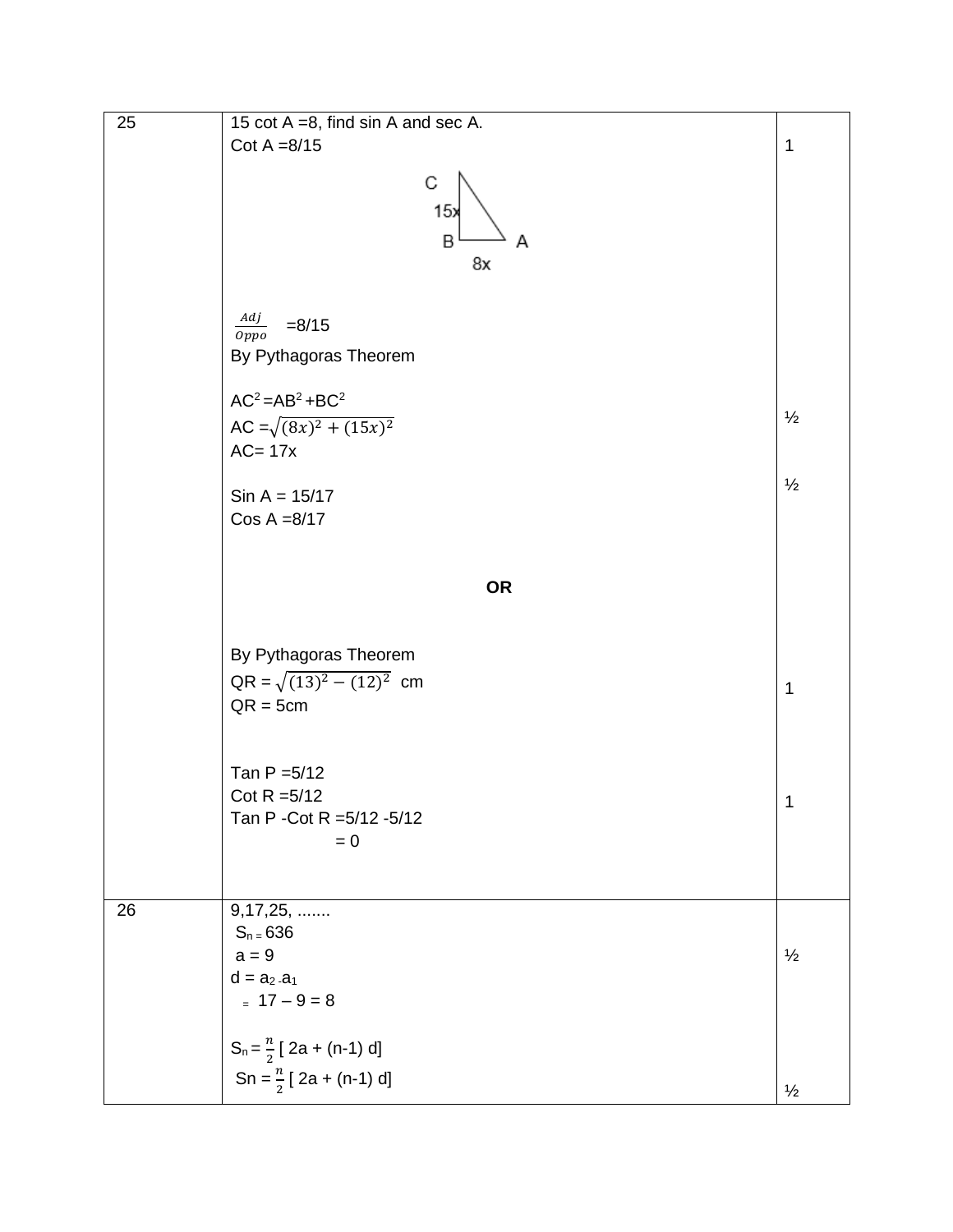|    | 636 = $\frac{n}{2}$ [ 2x 9 + (n-1) 8]<br>$1272 = n [ 18 + 8n -8]$<br>$1272 = n [10 + 8n]$<br>$8n^2 + 10n - 1272 = 0$<br>$4n^2 + 5n - 636 = 0$                                                                                                                                                                                                                                                                                                                                                               |                                          |
|----|-------------------------------------------------------------------------------------------------------------------------------------------------------------------------------------------------------------------------------------------------------------------------------------------------------------------------------------------------------------------------------------------------------------------------------------------------------------------------------------------------------------|------------------------------------------|
|    | $n = \frac{-b \pm \sqrt{b^2 - 4ac}}{2a}$<br>$n = \frac{-5 \pm \sqrt{5^2 - 4x \cdot 4x(-636)}}{2x4}$<br>$n = \frac{-5 \pm 101}{8}$                                                                                                                                                                                                                                                                                                                                                                           | $\frac{1}{2}$                            |
|    | $n=\frac{96}{8}$<br>$n=12$<br>$n=\frac{-106}{8}$<br>$n=\frac{-53}{4}$<br>n=12 (since n cannot be negative)                                                                                                                                                                                                                                                                                                                                                                                                  | $\frac{1}{2}$                            |
| 27 | Let $\sqrt{3}$ be a rational number.<br>Then $\sqrt{3} = p/q$ HCF (p,q) =1<br>Squaring both sides<br>$(\sqrt{3})^2 = (p/q)^2$<br>$3 = p^2/q^2$<br>$3q^2 = p^2$<br>3 divides $p^2 \rightarrow 3$ divides p<br>3 is a factor of p<br>Take $p = 3C$<br>$3q^2 = (3c)^2$<br>$3q^2 = 9C^2$<br>3 divides $q^2 \times 3$ divides q<br>3 is a factor of q<br>Therefore 3 is a common factor of p and q<br>It is a contradiction to our assumption that p/q is rational.<br>Hence $\sqrt{3}$ is an irrational number. | 1<br>$\frac{1}{2}$<br>$\frac{1}{2}$<br>1 |
| 28 |                                                                                                                                                                                                                                                                                                                                                                                                                                                                                                             |                                          |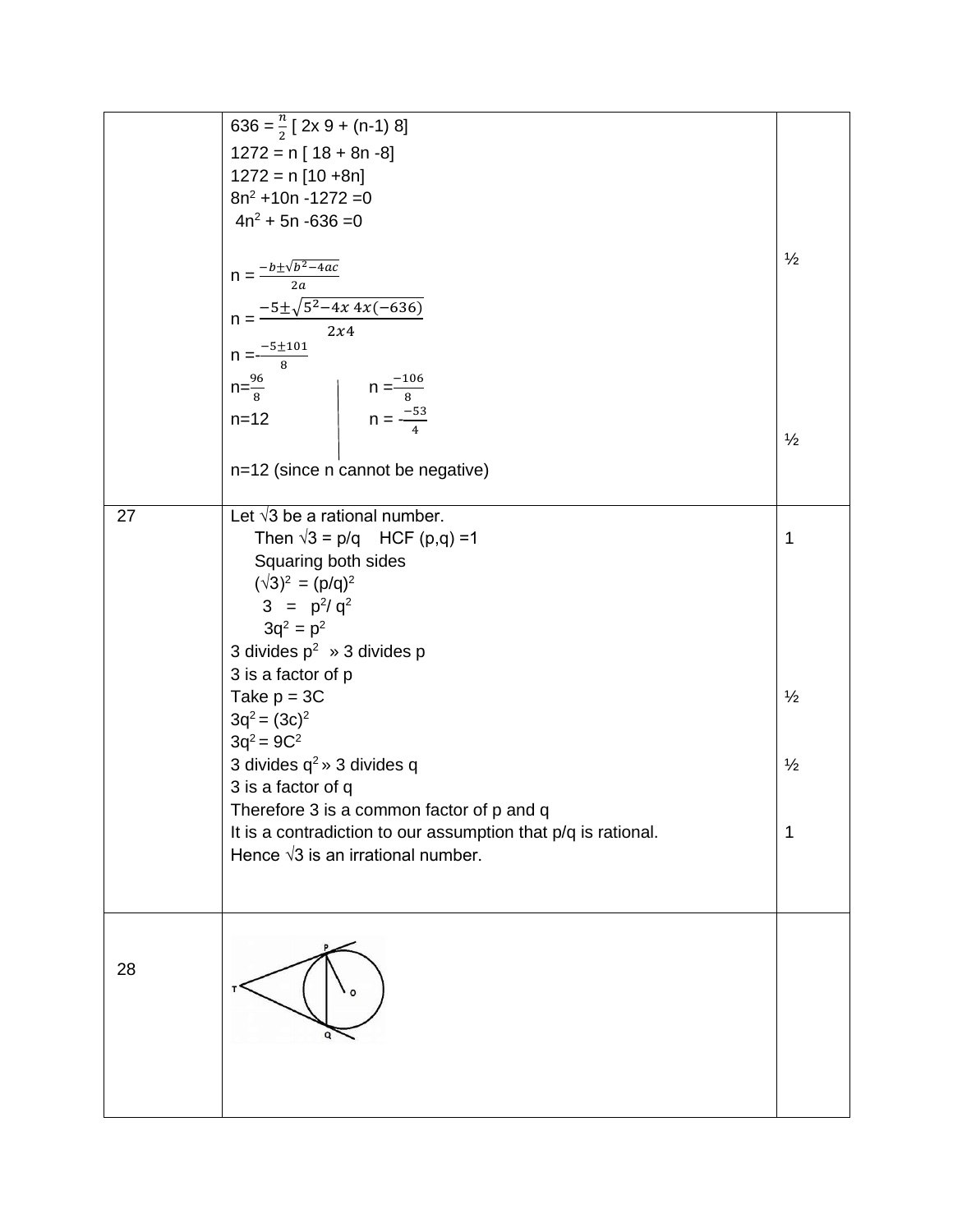|    |                     | Required to prove -: $\Box PTQ = 2 \Box OPQ$                       | $\mathbf 1$   |
|----|---------------------|--------------------------------------------------------------------|---------------|
|    |                     | Sol:-Let $LPTQ = \theta$                                           |               |
|    |                     | Now by the theorem $TP = TQ$ . So, $TPQ$ is an isosceles triangle  |               |
|    |                     | $\Box$ TPQ = $\Box$ TQP = $\frac{1}{2}$ (180° - $\Theta$ )         | 1             |
|    |                     | $= 90^{\circ} - \frac{1}{2}$ e                                     |               |
|    |                     | $\mathsf{LOPT} = 90^\circ$                                         | $\frac{1}{2}$ |
|    |                     | $\Box$ OPQ = $\Box$ OPT - $\Box$ TPQ = 90° - (90° - 1/2 $\theta$ ) |               |
|    |                     | $=$ $\frac{1}{2}$ $\theta$                                         |               |
|    |                     | $=$ $\frac{1}{2}$ $\mathsf{\perp}$ PTQ                             | $\frac{1}{2}$ |
|    |                     | $LPTQ = 2LDPQ$                                                     |               |
|    |                     |                                                                    |               |
| 29 |                     | Let Meena has received x no. of 50 re notes and y no. of 100 re    | 1             |
|    | notes.So,           |                                                                    |               |
|    |                     | $50x + 100y = 2000$                                                |               |
|    | $x + y = 25$        |                                                                    |               |
|    | multiply by 50      |                                                                    |               |
|    |                     |                                                                    | 1             |
|    | $50x + 100y = 2000$ |                                                                    |               |
|    | $50x + 50y = 1250$  |                                                                    |               |
|    |                     |                                                                    |               |
|    |                     | $50y = 750$                                                        |               |
|    |                     | $Y = 15$                                                           |               |
|    |                     |                                                                    | 1             |
|    |                     | Putting value of $y=15$ in equation (2)                            |               |
|    |                     | $x + 15 = 25$                                                      |               |
|    |                     | $x = 10$                                                           |               |
|    | notes               | Meena has received 10 pieces 50 re notes and 15 pieces of 100 re   |               |
| 30 | (i)                 | 10,11,1290 are two digit numbers. There are 81                     |               |
|    |                     | numbers.So, Probability of getting a two-digit number              | 1             |
|    |                     | $= 81/90 = 9/10$                                                   |               |
|    |                     |                                                                    |               |
|    |                     |                                                                    |               |
|    | (ii)                | 1, 4, 9, 16, 25, 36, 49, 64, 81 are perfect squares. So,           | 1             |
|    |                     | Probability of getting a perfect square number.                    |               |
|    |                     | $= 9/90 = 1/10$                                                    |               |
|    |                     |                                                                    |               |
|    |                     |                                                                    |               |
|    | (iii)               | 5, 10, 1590 are divisible by 5. There are 18 outcomes              | 1             |
|    |                     | So, Probability of getting a number divisible by 5.                |               |
|    |                     | $= 18/90 = 1/5$                                                    |               |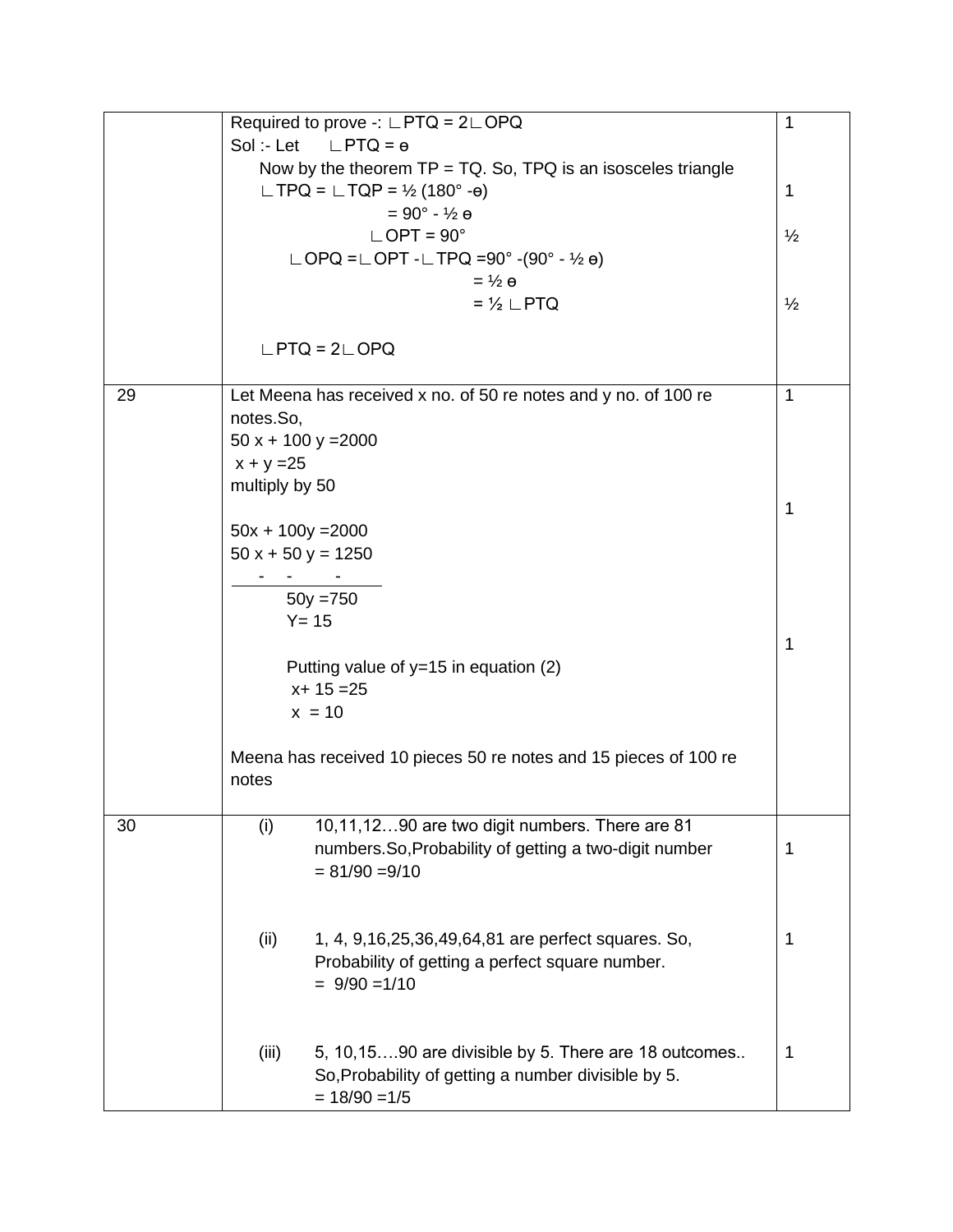|    | <b>OR</b>                                                                                                                                                                                                                                                                                                         |   |
|----|-------------------------------------------------------------------------------------------------------------------------------------------------------------------------------------------------------------------------------------------------------------------------------------------------------------------|---|
|    | (i)<br>Probability of getting A king of red colour.                                                                                                                                                                                                                                                               | 1 |
|    | P (King of red colour) = $2/52 = 1/26$                                                                                                                                                                                                                                                                            |   |
|    | Probability of getting A spade<br>(ii)<br>P (a spade) = $13/52 = 1/4$                                                                                                                                                                                                                                             | 1 |
|    | (iii) Probability of getting The queen of diamonds<br>P ( a the queen of diamonds) = $1/52$                                                                                                                                                                                                                       | 1 |
| 31 | $r_1 = 6cm$<br>$r_2 = 8$ cm                                                                                                                                                                                                                                                                                       |   |
|    | $r_3 = 10$ cm<br>Volume of sphere = $\frac{4}{3} \Pi r^3$                                                                                                                                                                                                                                                         | 1 |
|    | Volume of the resulting sphere = Sum of the volumes of the smaller<br>spheres.                                                                                                                                                                                                                                    |   |
|    | $^{4/3}$ $\Pi$ r <sup>3</sup> = $^{4/3}$ $\Pi$ r <sub>1</sub> <sup>3</sup> + $^{4/3}$ $\Pi$ r <sub>2</sub> <sup>3</sup> + $^{4/3}$ $\Pi$ r <sub>3</sub> <sup>3</sup><br>$^{4/3}$ $\Pi$ $\Gamma^3$ = $^{4/3}$ $\Pi$ $(\Gamma_1{}^3$ + $\Gamma_2{}^3$ + $\Gamma_3{}^3)$<br>$r^3 = 6^3 + 8^3 + 10^3$<br>$r^3$ = 1728 | 1 |
|    | $r = \sqrt[3]{1728}$                                                                                                                                                                                                                                                                                              |   |
|    | $r = 12$ cm                                                                                                                                                                                                                                                                                                       | 1 |
|    | Therefore, the radius of the resulting sphere is 12cm.                                                                                                                                                                                                                                                            |   |
| 32 | $(sin A-cos A+1)$ / $(sin A+cos A-1) = 1/(sec A-tan A)$                                                                                                                                                                                                                                                           |   |
|    | L.H.S. divide numerator and denominator by cos A                                                                                                                                                                                                                                                                  |   |
|    | $=$ (tan A-1+secA)/ (tan A+1-sec A)                                                                                                                                                                                                                                                                               | 1 |
|    | $=$ (tan A-1+secA)/(1-sec A + tan A)                                                                                                                                                                                                                                                                              |   |
|    | We know that $1+tan^2 A = sec^2 A$                                                                                                                                                                                                                                                                                | 1 |
|    | Or $1 = \sec^2 A \cdot \tan^2 A = (\sec A + \tan A)(\sec A - \tan A)$                                                                                                                                                                                                                                             |   |
|    | $=($ sec A + tan A-1)/[(sec A + tan A)(sec A-tan A)-(sec A-tan A)]                                                                                                                                                                                                                                                |   |
|    | $=($ sec A + tan A-1)/(sec A-tan A)(sec A + tan A-1)                                                                                                                                                                                                                                                              | 1 |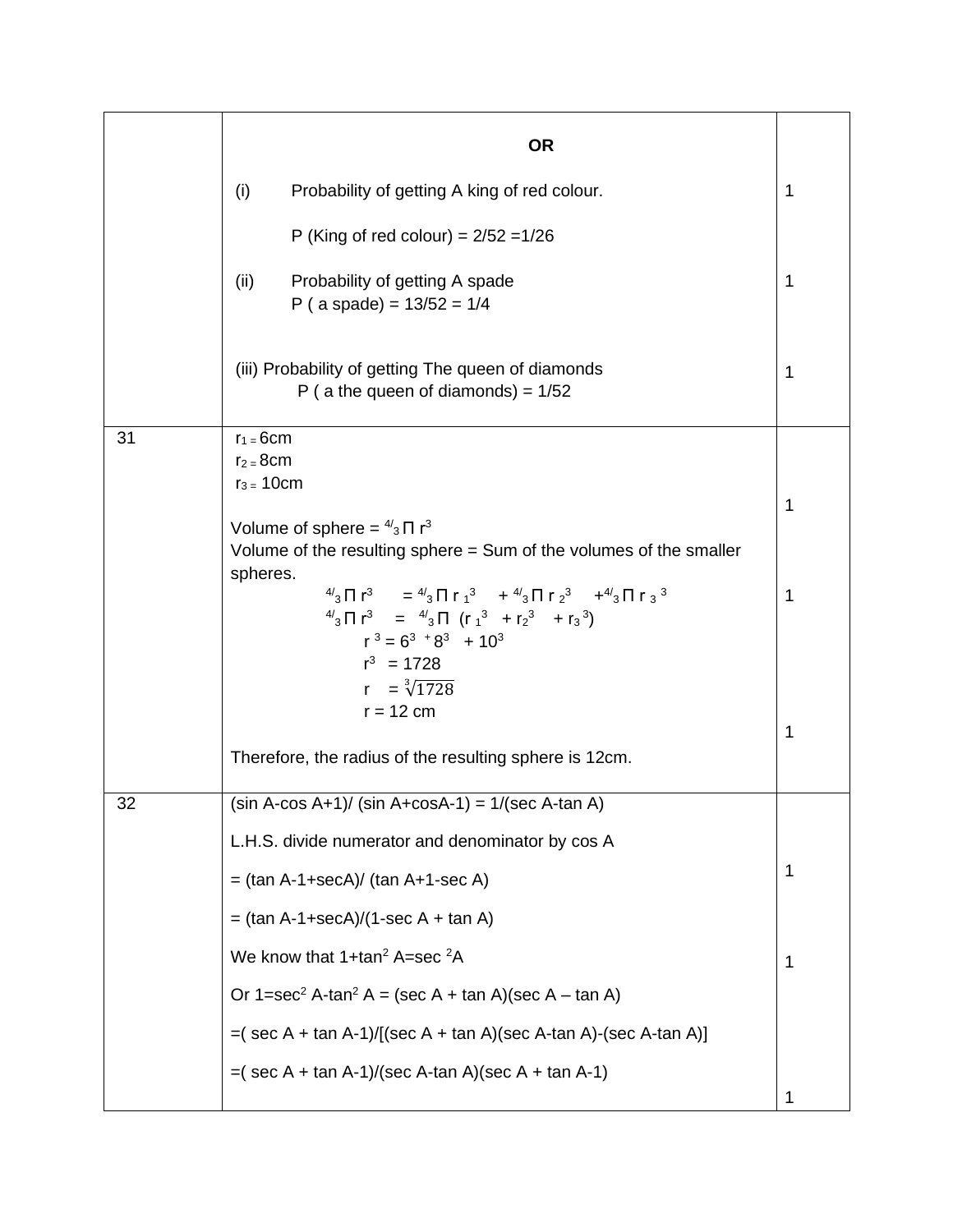|    | $= 1/(sec A-tan A)$ , proved.                                                                                                                           |               |
|----|---------------------------------------------------------------------------------------------------------------------------------------------------------|---------------|
| 33 | Given:-                                                                                                                                                 |               |
|    | Speed of boat =18km/hr<br>Distance $=24km$                                                                                                              |               |
|    | Let $x$ be the speed of stream.<br>Let $t1$ and $t2$ be the time for upstream and downstream.<br>As we know that,                                       | $\frac{1}{2}$ |
|    | speed= distance / time<br>$\Rightarrow$ time= distance / speed                                                                                          |               |
|    | For upstream,<br>Speed = $(18-x)$ km/hr<br>Distance $=24km$<br>Time $=$ f1<br>Therefore,                                                                | $\frac{1}{2}$ |
|    | $t_1 = \frac{24}{18 - x}$                                                                                                                               |               |
|    | For downstream,<br>Speed = $(18+x)$ km/hr<br>Distance = $24km$<br>Time $=t2$<br>Therefore,                                                              |               |
|    | 24<br>$t_2 =$<br>$18+x$<br>Now according to the question-                                                                                               |               |
|    | $t1 = t2 + 1$                                                                                                                                           |               |
|    | 24<br>24<br>$- + 1$<br>$18 - x$<br>$18 + x$                                                                                                             | $\frac{1}{2}$ |
|    | $\Rightarrow \frac{24(18+x)-24(18-x)}{(18-x)(18+x)} = 1$                                                                                                |               |
|    | $\Rightarrow$ 48x=(18-x)(18+x)                                                                                                                          |               |
|    | $\Rightarrow$ 48x=324+18x-18x-x <sup>2</sup>                                                                                                            |               |
|    | $\Rightarrow$ x <sup>2</sup> +48x-324=0<br>$\Rightarrow$ x <sup>2</sup> +54x-6x-324=0<br>$\Rightarrow$ x(x+54)-6(x+54)=0<br>$\Rightarrow$ (x+54)(x-6)=0 |               |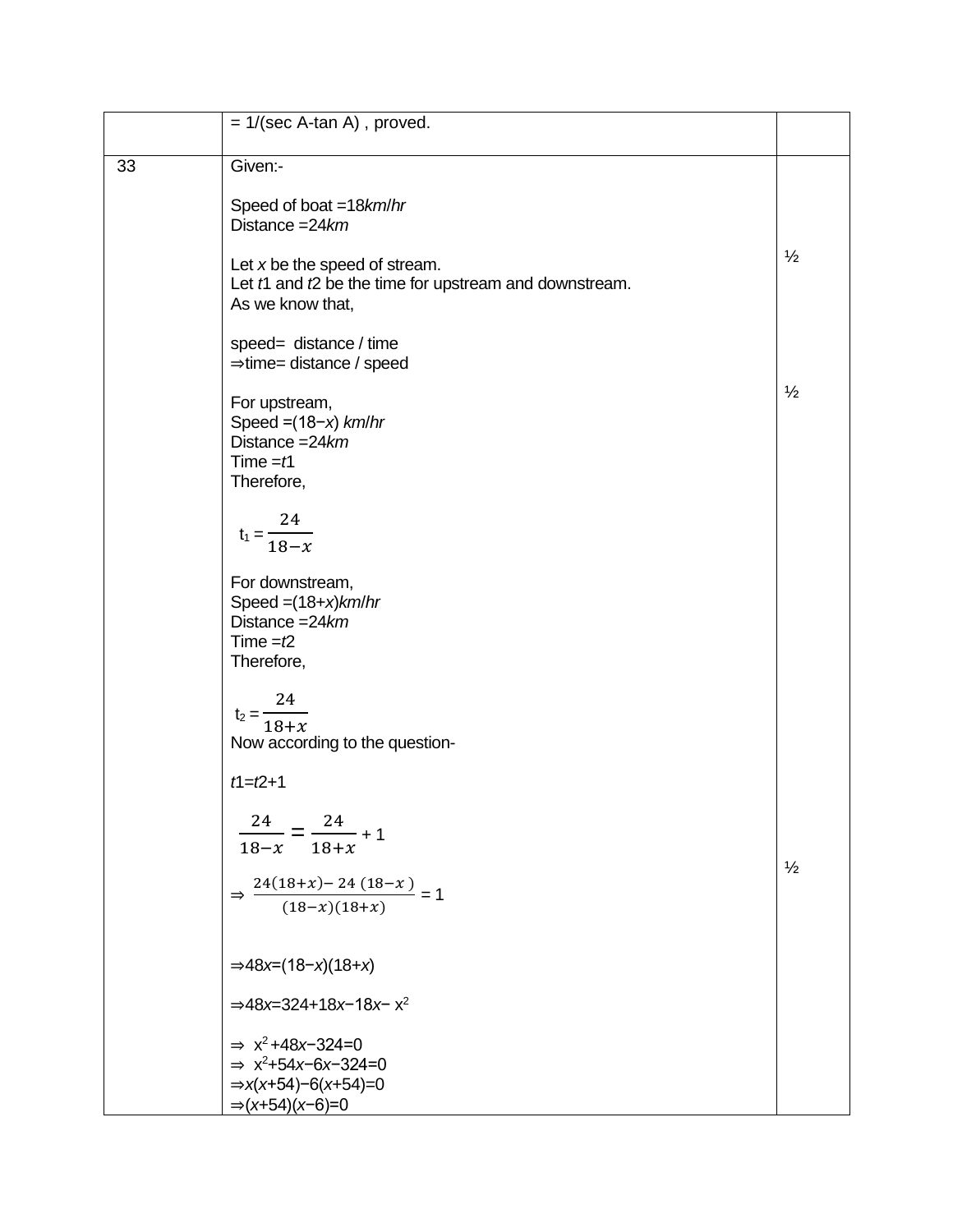| $\Rightarrow$ x=-54 or x=6                                                                                                                                                                                                                                                                                                                                                                                                                                                            | $\frac{1}{2}$ |
|---------------------------------------------------------------------------------------------------------------------------------------------------------------------------------------------------------------------------------------------------------------------------------------------------------------------------------------------------------------------------------------------------------------------------------------------------------------------------------------|---------------|
| Since speed cannot be negative.                                                                                                                                                                                                                                                                                                                                                                                                                                                       |               |
| $\Rightarrow$ x=-54 will be rejected                                                                                                                                                                                                                                                                                                                                                                                                                                                  |               |
| $\therefore x=6$                                                                                                                                                                                                                                                                                                                                                                                                                                                                      |               |
| Thus, the speed of stream is 6km/hr.                                                                                                                                                                                                                                                                                                                                                                                                                                                  | 1             |
|                                                                                                                                                                                                                                                                                                                                                                                                                                                                                       |               |
| <b>OR</b>                                                                                                                                                                                                                                                                                                                                                                                                                                                                             |               |
| Let one of the odd positive integer be x<br>then the other odd positive integer is $x+2$<br>their sum of squares = $x^2$ +(x+2) <sup>2</sup><br>$= x2 + x2 + 4x +4$<br>$= 2x^2 + 4x + 4$<br>Given that their sum of squares $= 290$<br>$\Rightarrow$ 2x <sup>2</sup> +4x + 4 = 290<br>$\Rightarrow$ 2x <sup>2</sup> +4x = 290-4 = 286<br>$\Rightarrow$ 2x <sup>2</sup> + 4x -286 = 0<br>$\Rightarrow$ 2(x <sup>2</sup> + 2x - 143) = 0<br>$\Rightarrow$ x <sup>2</sup> + 2x - 143 = 0 | 1<br>1        |
| $\Rightarrow$ x <sup>2</sup> + 13x - 11x -143 = 0<br>$\Rightarrow$ x(x+13) - 11(x+13) = 0<br>$\Rightarrow$ (x -11)(x+13) = 0<br>$\Rightarrow$ (x-11) = 0, (x+13) = 0<br>Therefore, $x = 11$ or -13<br>According to question, x is a positive odd integer.<br>Hence, We take positive value of x<br>So, $x = 11$ and $(x+2) = 11 + 2 = 13$<br>Therefore, the odd positive integers are 11 and 13.                                                                                      | 1             |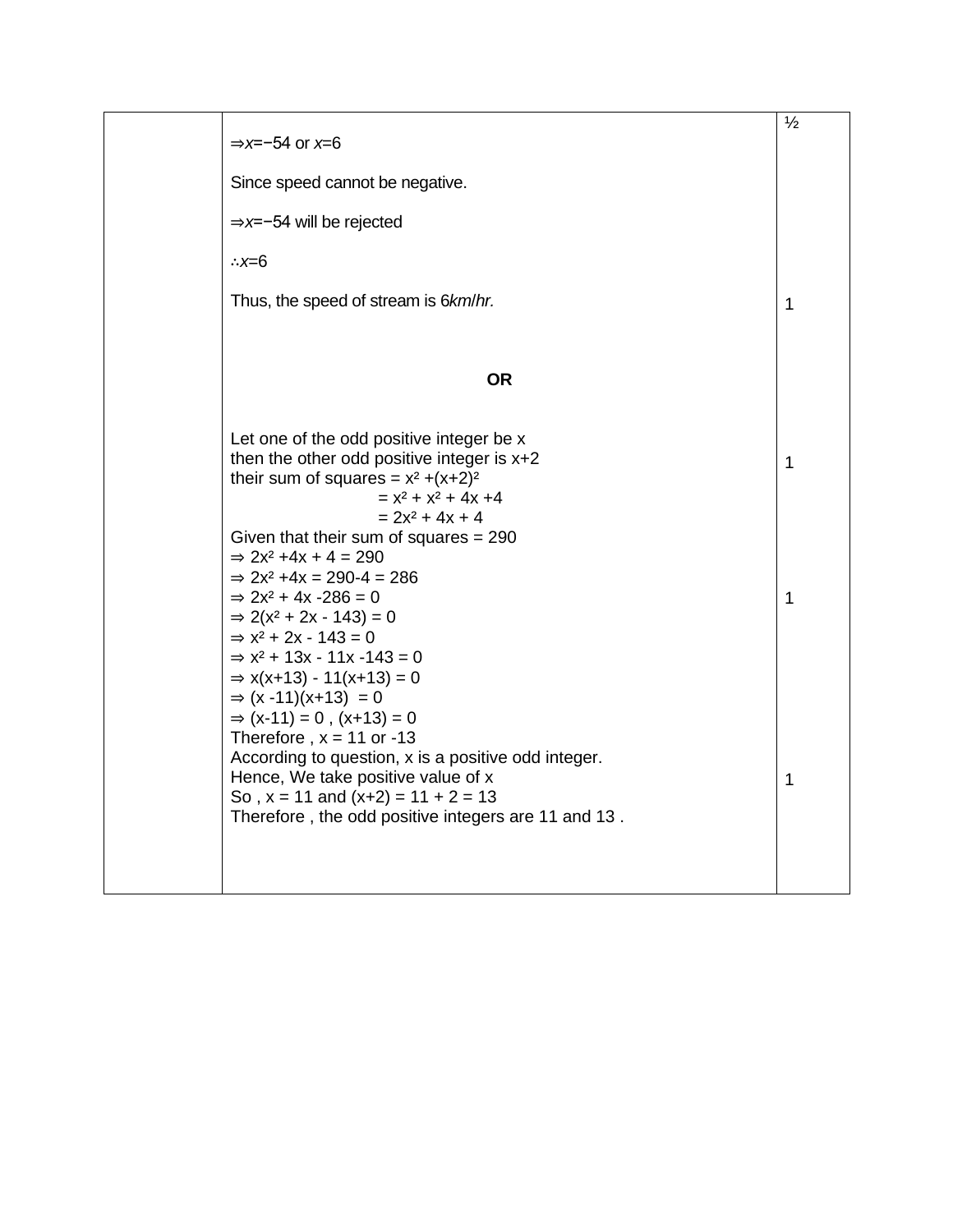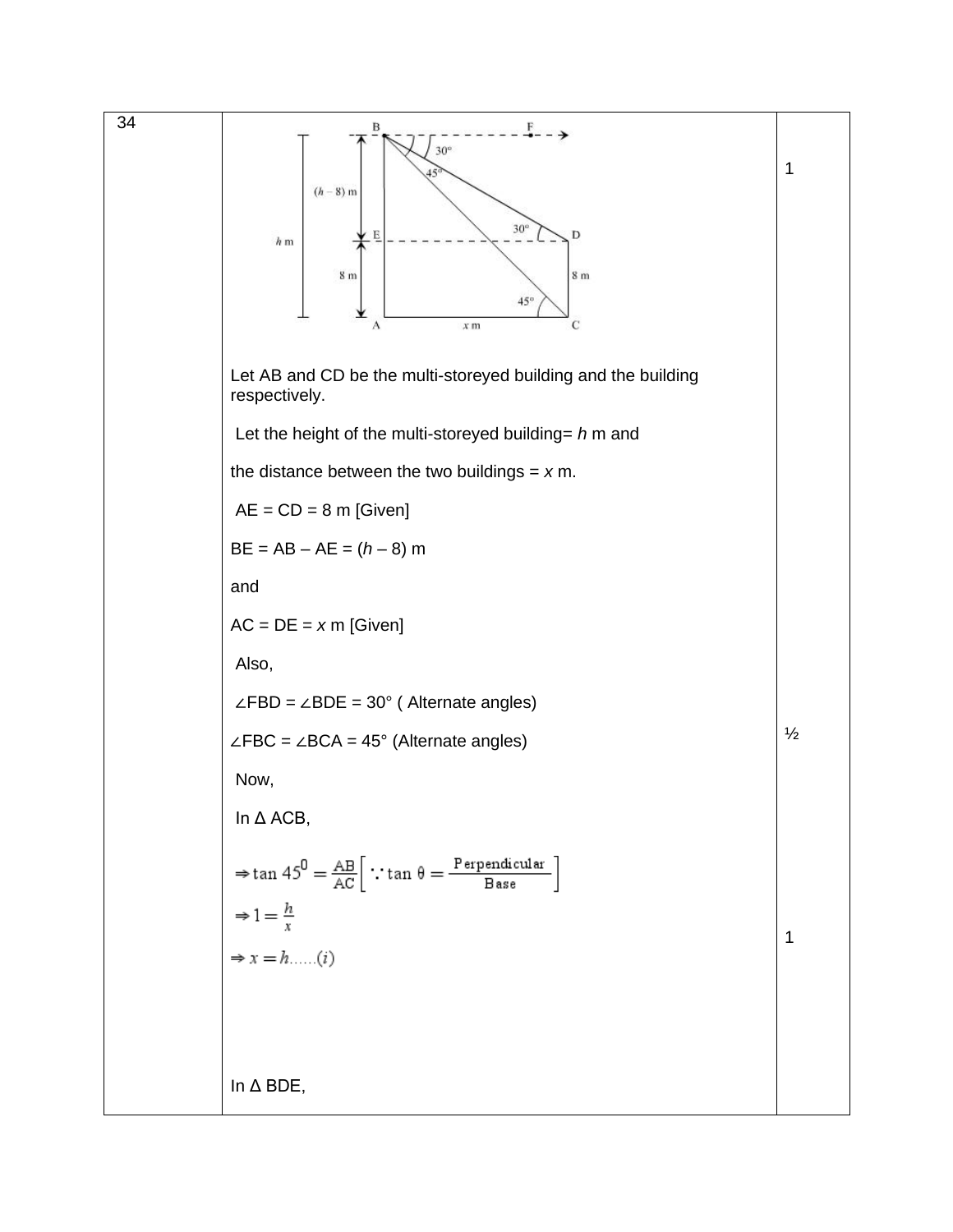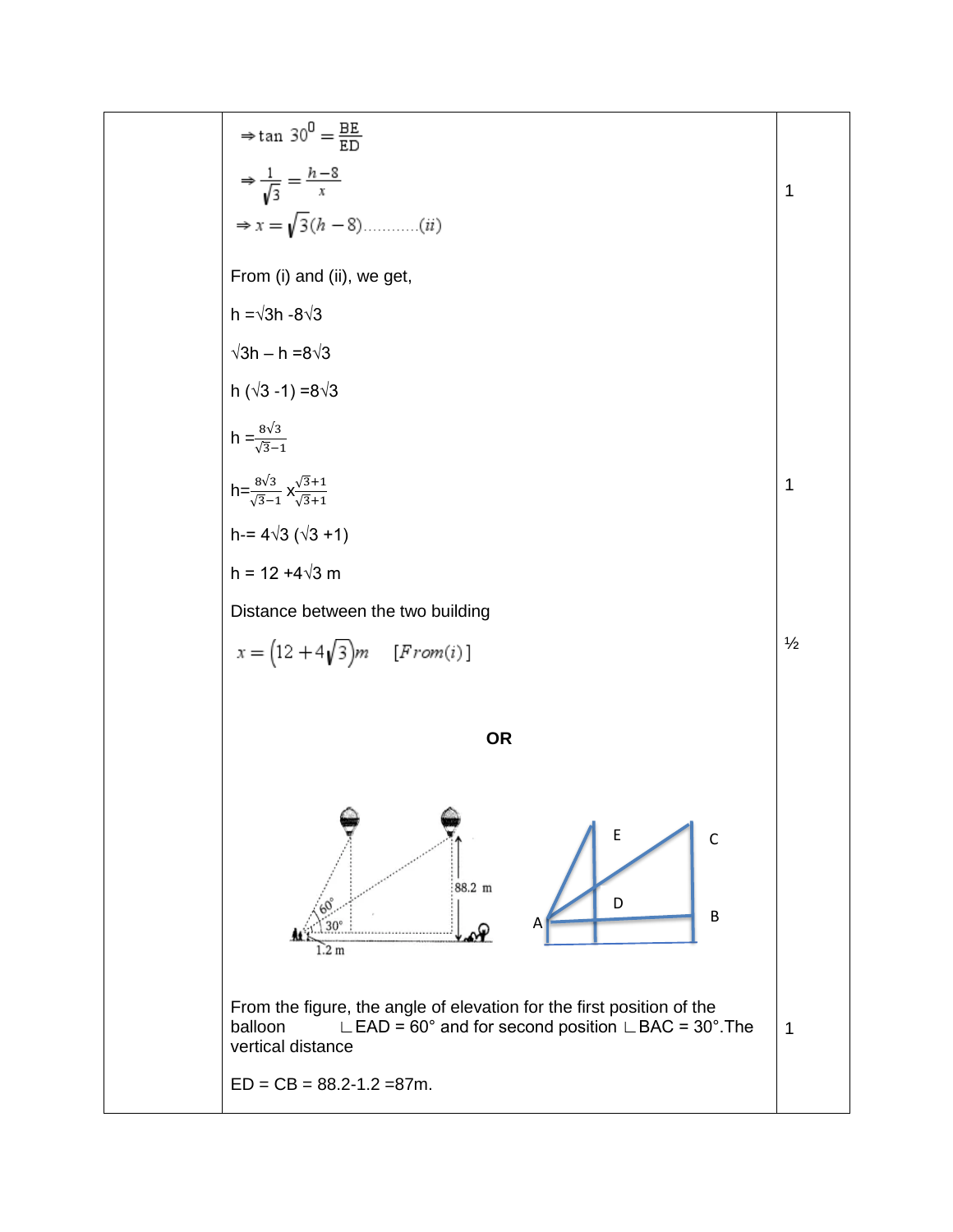|    | Let $AD = x \text{ m}$ and $AB = y \text{ m}$ .                                                             |                                                 |  |  |
|----|-------------------------------------------------------------------------------------------------------------|-------------------------------------------------|--|--|
|    | Then in right $\triangle$ ADE, tan60° = $\frac{DE}{AD}$                                                     |                                                 |  |  |
|    | $\sqrt{3} = \frac{87}{x}$                                                                                   | 1                                               |  |  |
|    | $X = \frac{87}{\sqrt{3}}$ (i)                                                                               |                                                 |  |  |
|    | In right $\triangle ABC$ , tan 30° = $\frac{BC}{AB}$                                                        |                                                 |  |  |
|    | $\frac{1}{\sqrt{3}} = \frac{87}{v}$                                                                         |                                                 |  |  |
|    | $Y = 87\sqrt{3}$ (ii)                                                                                       | 1                                               |  |  |
|    | Subtracting(i) and (ii)                                                                                     |                                                 |  |  |
|    | y-x = 87 $\sqrt{3}$ -- $\frac{87}{\sqrt{3}}$                                                                | $\mathbf 1$                                     |  |  |
|    | $y-x = \frac{87.2 \sqrt{3}}{\sqrt{3}\sqrt{3}}$                                                              |                                                 |  |  |
|    | $y-x = 58\sqrt{3}$ m                                                                                        |                                                 |  |  |
|    | Hence, the distance travelled by the balloon is equal to BD                                                 |                                                 |  |  |
|    | $y-x = 58\sqrt{3}$ m.                                                                                       | 1                                               |  |  |
| 35 | Let A be the first term and D the common difference of A.P.                                                 |                                                 |  |  |
|    | $Tp=a=A+(p-1)D=(A-D)+pD$<br>(1)                                                                             | $\frac{1}{2}$                                   |  |  |
|    | $Tq = b = A + (q-1)D = (A-D)+qD$<br>(2)                                                                     | $\frac{1}{2}$                                   |  |  |
|    | Tr=c=A+(r−1)D=(A−D)+rD<br>$\ldots(3)$                                                                       | $\frac{1}{2}$                                   |  |  |
|    | Here we have got two unknowns A and D which are to be eliminated.                                           |                                                 |  |  |
|    | We multiply (1), (2) and (3) by $q-r,r-p$ and $p-q$ respectively and add:                                   |                                                 |  |  |
|    | $a(q-r) = (A - D)(q-r) + Dp(q-r)$<br>$b(r-p) = (A-D) (r-p) + Dq (r-p)$<br>$c(p-q) = (A-D) (p-q) + Dr (p-q)$ | $\frac{1}{2}$<br>$\frac{1}{2}$<br>$\frac{1}{2}$ |  |  |
|    | $a(q-r)+b(r-p)+c(p-q)$                                                                                      | 1                                               |  |  |
|    | $=(A-D)[q-r+r-p+p-q]+D[p(q-r)+q(r-p)+r(p-q)]$<br>$= (A - D) (0) + D [pq-pr + qr - pq + rp - rq)$<br>$=0$    | 1                                               |  |  |